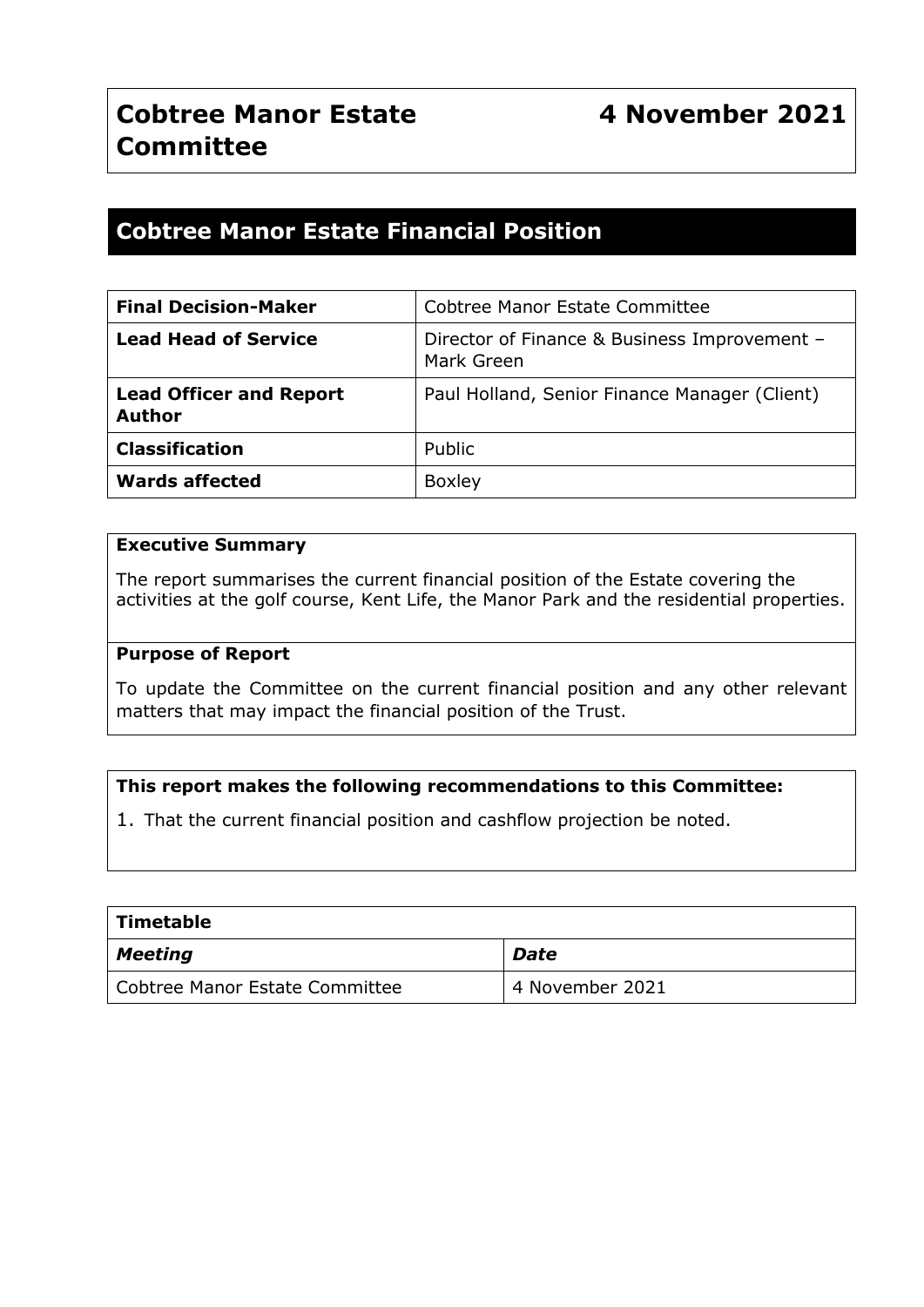# **Cobtree Manor Estate Financial Position**

# **1. CROSS-CUTTING ISSUES AND IMPLICATIONS**

| <b>Issue</b>                                              | <b>Implications</b>                                                                                                                                                                                                                                                                                                                                                                                                                                                                                                                                                                                         | Sign-off                                                                     |
|-----------------------------------------------------------|-------------------------------------------------------------------------------------------------------------------------------------------------------------------------------------------------------------------------------------------------------------------------------------------------------------------------------------------------------------------------------------------------------------------------------------------------------------------------------------------------------------------------------------------------------------------------------------------------------------|------------------------------------------------------------------------------|
| <b>Impact on</b><br><b>Corporate</b><br><b>Priorities</b> | The operation of the Estate directly supports<br>the objects of the Trust as set out when the<br>Council became the Corporate Trustee                                                                                                                                                                                                                                                                                                                                                                                                                                                                       | Head of<br>Regeneration<br>& Economic<br>Development                         |
| <b>Cross</b><br><b>Cutting</b><br><b>Objectives</b>       | The operation of the Estate supports the<br>Council's strategic objective to ensure there<br>are good leisure and cultural attractions in<br>the Borough.                                                                                                                                                                                                                                                                                                                                                                                                                                                   | Head of<br>Regeneration<br>& Economic<br>Development                         |
| <b>Risk</b><br><b>Management</b>                          | There is a potential reputational risk if the<br>facilities are operated poorly. This is<br>addressed in the annual risk management<br>report.                                                                                                                                                                                                                                                                                                                                                                                                                                                              | Leisure<br>Manager                                                           |
| <b>Financial</b>                                          | There is a financial risk to the Trust if the<br>operations cost more than predicted or fail to<br>generate sufficient income to cover the costs<br>of running the estate. This risk is currently<br>heightened by the impact of the ongoing<br>Covid-19 situation on the operations of the<br>estate, particularly in relation to the various<br>contractors.                                                                                                                                                                                                                                              | <b>Senior Finance</b><br>Manager<br>(Client)                                 |
| <b>Staffing</b>                                           | There are no additional implications arising<br>from this report.                                                                                                                                                                                                                                                                                                                                                                                                                                                                                                                                           | Leisure<br>Manager                                                           |
| <b>Legal</b>                                              | Under the Council's Constitution the<br>Committee as Corporate Trustee is<br>responsible for all matters relating to the<br>Charity with the exception of daily<br>management.<br>Law applicable to charities in England and<br>Wales requires the trustee to prepare<br>financial statements for each financial year<br>which give a true and fair view of the<br>Charity's financial activities during the year<br>and of its financial position at the end of the<br>year. This update report assists in meeting<br>those requirements<br>There are no further implications arising<br>from this report. | Contracts and<br>Commissioning<br>Team Leader,<br>Mid Kent Legal<br>Services |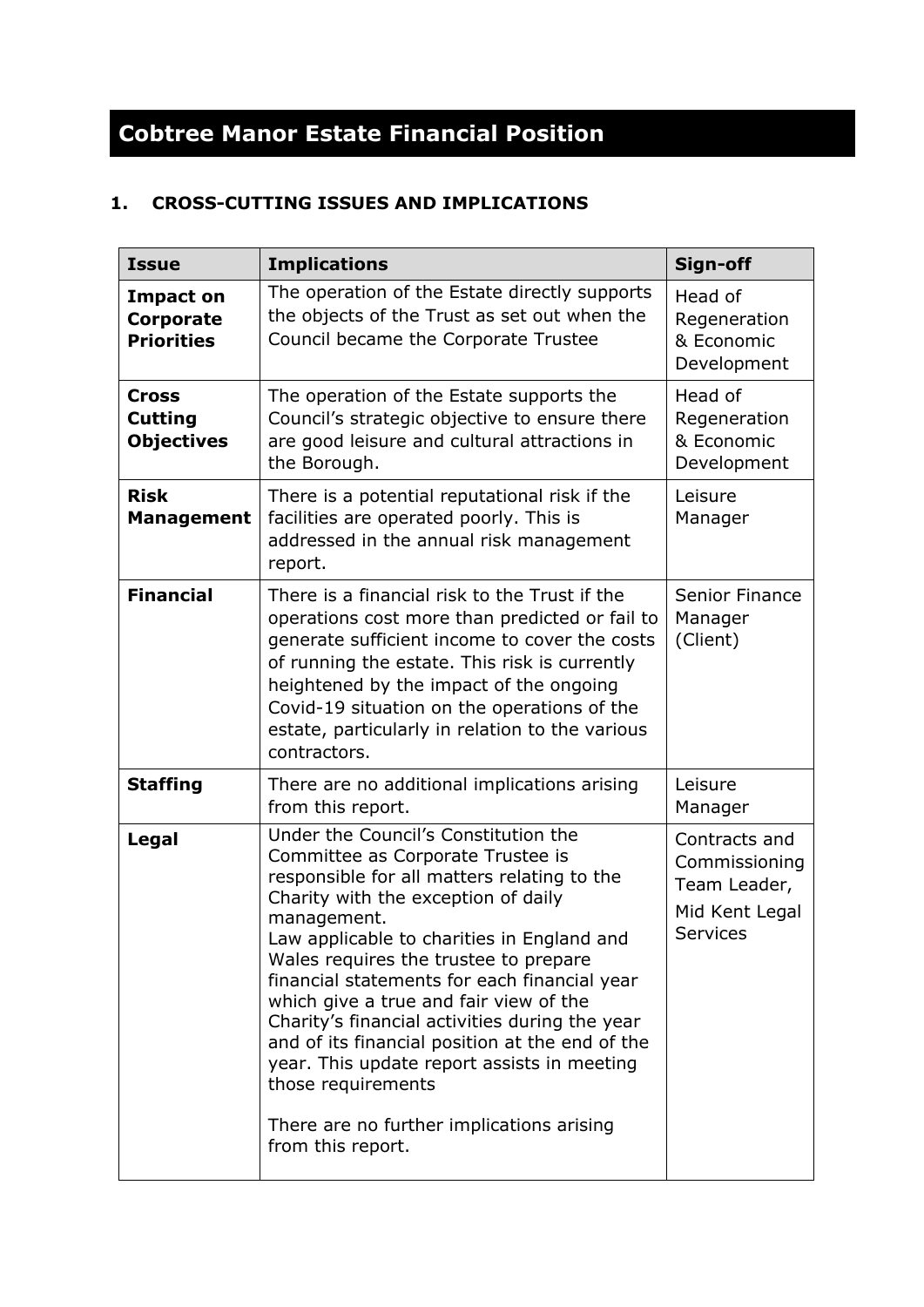| <b>Privacy and</b><br>Data<br><b>Protection</b>   | There are no specific privacy or data<br>protection issues to address.                                                                                             | Policy and<br>Information<br>Manager                 |
|---------------------------------------------------|--------------------------------------------------------------------------------------------------------------------------------------------------------------------|------------------------------------------------------|
| <b>Equalities</b>                                 | There are no additional implications arising<br>from this report.                                                                                                  | Policy and<br>Information<br>Manager                 |
| <b>Public</b><br><b>Health</b>                    | There are no additional implications arising<br>from this report.                                                                                                  | <b>Public Health</b><br>Officer                      |
| <b>Crime and</b><br><b>Disorder</b>               | There are no additional implications arising<br>from this report.                                                                                                  | Head of<br>Regeneration<br>& Economic<br>Development |
| <b>Procurement</b>                                | There are no additional implications arising<br>from this report.                                                                                                  | Head of<br>Regeneration<br>& Economic<br>Development |
| <b>Biodiversity</b><br>& Climate<br><b>Change</b> | The implications of this report on biodiversity<br>and climate change have been considered<br>and there are no implications on biodiversity<br>and climate change. | Biodiversity<br>and Climate<br>Change<br>Manager     |

# **2. INTRODUCTION AND BACKGROUND**

2.1 This is a regular update report on the financial position of the Estate, which enables the Committee to see how the various areas of activity are performing. Covid-19 has presented a significant risk to the finances and operations of the estate, emphasising the need for robust management and monitoring of the budget.

# 3. **CURRENT FINANCIAL POSITION**

3.1 The table below summarises the financial position of the Estate as at  $30<sup>th</sup>$ September 2021. **Appendix 1** provides a more detailed breakdown of the figures.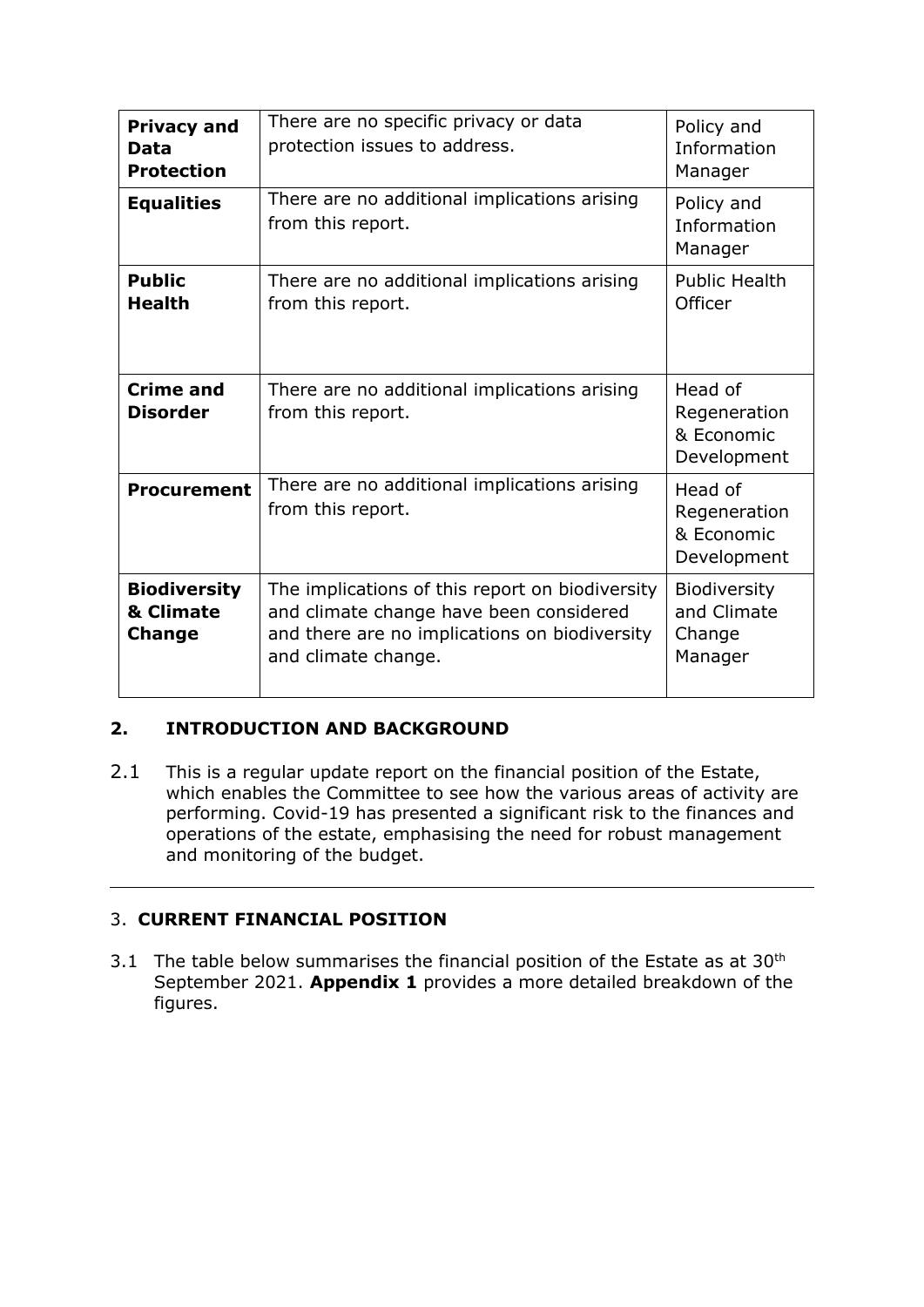# 3.1.1 **Overall Summary Position:**

#### **SUMMARY TOTALS**

|                               |                   | <b>Profiled</b> |                            |                 |
|-------------------------------|-------------------|-----------------|----------------------------|-----------------|
|                               | Approved          |                 | Budget as at Actuals as at |                 |
|                               | <b>Budget for</b> | 30th            | 31st                       |                 |
|                               | Yearl             | September       | <b>September</b>           |                 |
|                               | 2021/22           | 2021            | 2021                       | <b>Variance</b> |
| <b>Golf Course</b>            | $-E116,730$       | $-E58,271$      | $-E55,434$                 | $-E2,837$       |
| Manor Park                    | £94,740           | £56,764         | £37,890                    | £18,874         |
| Kent Life                     | $-E47,410$        | $-E23,705$      | $-E29,450$                 | £5,745          |
| <b>Residential Properties</b> | $-E9,910$         | $-E4,955$       | $-E6,908$                  | £1,953          |
| <b>Operational Total</b>      | $-£79,310$        | $-£30,167$      | $-£53,902$                 | £23,735         |
| <b>Investment Income</b>      | $-E40,000$        | $-E20,000$      | $-E22,138$                 | £2,138          |
| Car Park Repayment            | £69,650           | £0              | £0                         | £0              |
| Total for the Year            | $-£49,660$        | $-£50,167$      | -£76,040                   | £25,873         |

- 3.2 The current position shows a surplus of £25,873 for the year to date. There are no significant issues to report, but the following points should be noted:
	- As advised at the last meeting there has been a higher than anticipated level of spend against the parks hard landscaping budget, due to the need for a new door at the visitor centre and the creation of a new parking area. Officers will review the budgets to identify funding for any further hard landscaping works may be needed. This will form part of the budget proposals report that will come to the next meeting of the Committee.
	- Car parking income continues to exceed the budgeted figure as visitor numbers to the park remain high.
	- Fencing repairs were undertaken at the golf course. Although this shows as an overspend against the profiled budget the costs of the works are within the total budget for repairs and maintenance.
	- Rental income for the residential properties is under budget due to Garden Cottage being vacant whilst the major refurbishment works were undertaken.
	- 3.3 Members have also requested an ongoing update on the Charifund investment. The value of the investment currently stands at £860,945, compared to the value of £867,762 in July. However, this is still lower than the value of £930,938 in January 2020. Updates will continue to be provided to future meetings as part of this report.
	- 3.4 An updated cashflow projection for the Estate is included as part of the exempt Estate Investment report elsewhere on this agenda.

### 4. **AVAILABLE OPTIONS**

4.1 Section 3 is for noting only.